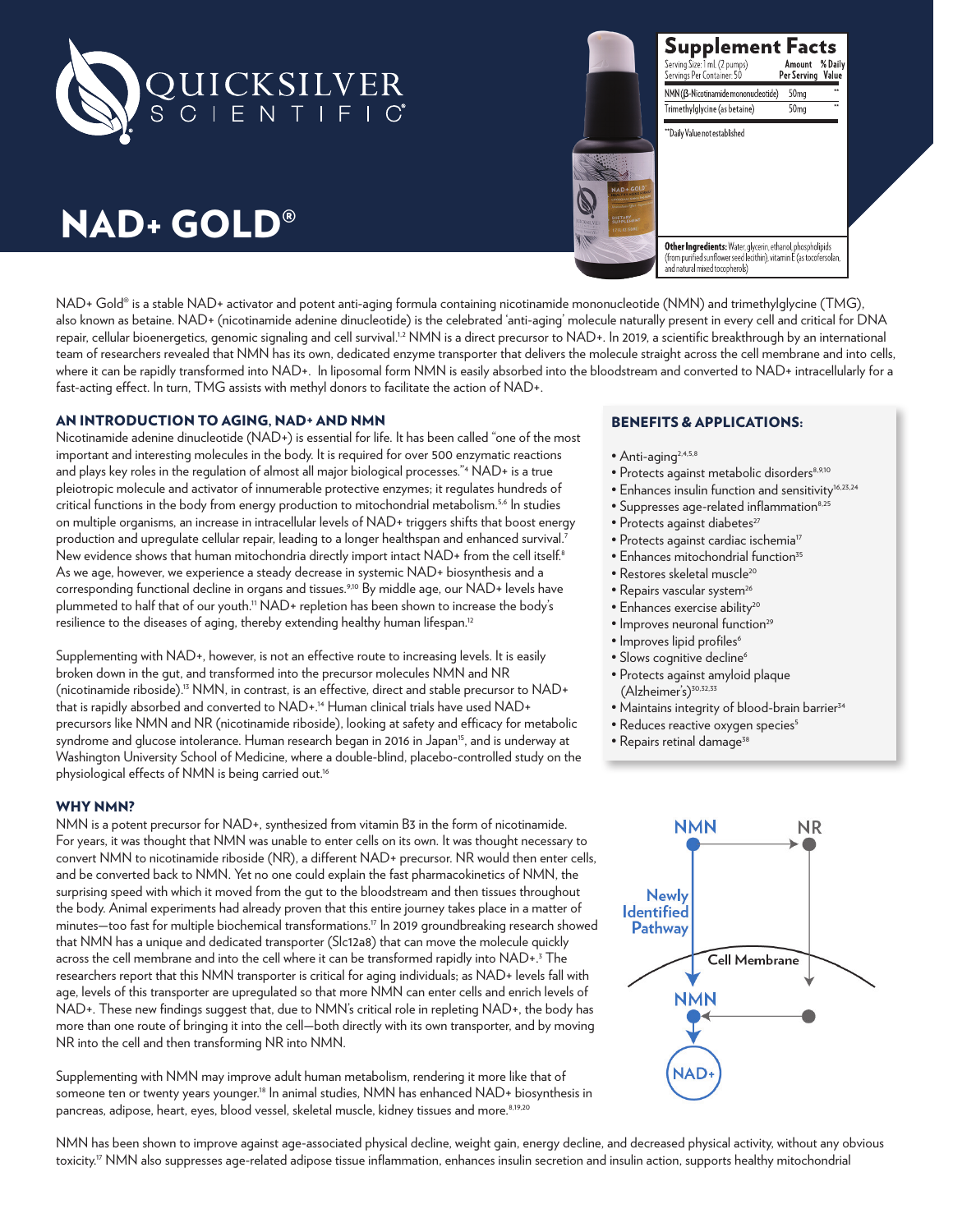function, improves neuronal function in the brain, stimulates new blood vessel growth, helps ameliorate cardiac and cerebral ischemia, and increases exercise capacity.21,22,23

#### WHY TMG?

As NAD+ biosynthesis rises, methylation activity increases. Trimethylglycine (TMG) is a methyl donor that supports the action of NMN and the liver.<sup>24</sup> TMG provides significant methylation support by donating three methyl groups. Methylation is needed by the 'longevity' enzymes known as the sirtuins, which depend on NAD+ and which require the methylation of nicotinamide (NAM), a form of vitamin B3.25,26 The sirtuin family is thought to delay fundamental aspects of aging and to be responsible, in great part, for the cardiometabolic benefits of lean diets and exercise.<sup>27</sup> Nicotinamide (NAM) has been shown to consume a significant amount of TMG when being methylated by the body.<sup>28</sup>

# HOW LIPOSOMAL NMN EMULATES THE BODY'S OWN NATURAL VESICLES

Extracellular vesicles (EVs) are a subject of extraordinary interest in the scientific community because of their role in intercellular communication. Adipose tissue actively secretes EVs that are enriched with NMN, and can circulate through plasma. These EVs are membrane-derived particles surrounded by a phospholipid bilayer that are released by cells in the human body.<sup>29,30</sup> A liposomal version of NMN may well mimic the body's own transport system, enhancing uptake and delivery, providing the most effective and fast-acting formulation of this molecule available. NMN is stable in water, rendering it perfect for liposomal delivery systems. Long-term NMN given orally, in doses of up to 300 mg/kg, has been safe and well tolerated in mice.6

In sum, NAD+ Gold ™ may be a novel, elegant, effective anti-aging intervention with beneficial effects upon a wide array of physiological functions.31 Our stable, liposomal delivery technology offers rapid action and uptake into tissues, providing the most powerful delivery method for this state-of-the-art age management molecule.

#### NMN RESEARCH

# 1. ENHANCE INSULIN SENSITIVITY AND ACTION

Both insulin sensitivity and secretion are modulated by NAD+ metabolism.<sup>32</sup> In mice studies, NMN improved glucose-stimulated insulin secretion<sup>33</sup>, corrected impaired pancreatic islet function and restored decreased insulin secretion.<sup>34</sup> When given long-term NMN ameliorated age-associated insulin resistance and improved lipid profiles.<sup>6</sup>

#### 2. RESTORE SKELETAL MUSCLE, VASCULAR INTEGRITY AND EXERCISE CAPACITY

Long-term NMN administration has reversed vascular atrophy and restored blood vessel growth in mice, augmenting the physiological response to exercise and boosting stamina and endurance.<sup>6</sup> It has improved mitochondrial respiratory capacity in skeletal muscle.<sup>20</sup> In aged mice, NMN has restored aspects of arterial function to that of young mice, and reduced vascular oxidative stress, in part by increasing superoxide dismutase and NAD+.<sup>35</sup>

# 3. PROTECT AGAINST METABOLIC DISORDERS INCLUDING DIABETES, OBESITY, NAFLD

A decline in NAD+ levels is closely correlated with diabetes and fatty liver disease (NAFLD), and intracellular NAD+ levels decrease with obesity.36 Long term NMN administration protects against both diet- and age-associated weight gain. NMN prevents lowered NAD+ levels in diet-induced obese mice. NMN also reduces age-associated weight gain.<sup>5</sup> NMN can restore NAD+ levels that have been depleted due to a high-fat-diet and obesity.<sup>37</sup>

#### 4. DIMINISH COGNITIVE DECLINE AND PROTECT THE BRAIN

NMN has impressive effects on the brain and increases intracerebral NAD+.<sup>38</sup> In mice, NMN inhibits A-beta, a neurotoxic protein which forms plaques in the brains of Alzheimer's patients.<sup>39</sup> NMN slowed cognitive decline in a mouse model of Alzheimer's disease by improving the survival of neurons, improving energy metabolism, and reducing reactive oxygen species.<sup>30</sup> NMN has been shown to reduce the production of amyloid plaque, as well as DNA damage and neuroinflammation in the hippocampus.<sup>40,41</sup> NMN also helped maintain the integrity of the blood brain barrier.<sup>42</sup>

#### 5. SUPPRESS INFLAMMATION ASSOCIATED WITH AGING

NMN has been found to reduce inflammatory cytokines such as TNF-a and IL-6 in skeletal muscle. NMN is able to reduce adipose tissue inflammation associated with age..<sup>44</sup>

#### 5. SUPPORT MITOCHONDRIAL FUNCTION AND METABOLISM

Mitochondrial dysfunction is a molecular hallmark of aging, and NMN has enhanced mitochondrial function in numerous studies. NMN increased mitochondrial metabolism and restored mitochondrial function in skeletal muscle.<sup>35</sup> NMN also promoted mitochondrial function in the liver<sup>45</sup> and eye, repairing severe retinal degeneration in mice.<sup>46</sup>

#### 6. SUPPORT THE LIVER AND METHYLATION FOR OVERALL HEALTH

Aging predisposes to functional and structural impairment of the liver, as well as risk for non-alcoholic fatty liver disease.<sup>47,48</sup> The liver utilizes TMG for methylation, and the abundance of TMG in the liver exceeds that of any other organs. TMG can halt and reverse deterioration of liver function.49 TMG has been shown to offer remarkable benefits to human health, addressing conditions ranging from diabetes to obesity and Alzheimer's disease.<sup>50</sup> It has been used to lower the concentration of plasma total homocysteine (tHcy) in patients with homocystinuria.<sup>51</sup> TMG is widely found in foods and is well tolerated in supplement form.<sup>52</sup>

# NAD+ IS AN ESSENTIAL ELEMENT OF DETOXIFICATION

Detoxification is a complex set of bodily processes that occur on both a microcosmic and a macrocosmic level, ultimately processing and eliminating toxins from the body. At the microcosmic level, toxins are mobilized and shuttled out of cells via special transporters. At the macrocosmic level, toxins are ushered through the liver, kidneys, and GI tract to be eliminated via the urine or stool. Most detoxification protocols target the macrocosmic level of detox, ignoring crucial processes that occur at the cellular level. However, when we ignore the microcosmic level of detoxification, toxins may remain within cells and even the most well-intentioned detox protocol may fall flat. Cellular energy is crucial for driving the microcosmic level of detoxification. By enhancing our NAD+ levels with NMN, we can bolster our cellular energy production, drive detoxification bioenergetics, and more efficiently mobilize and eliminate toxins from the body.